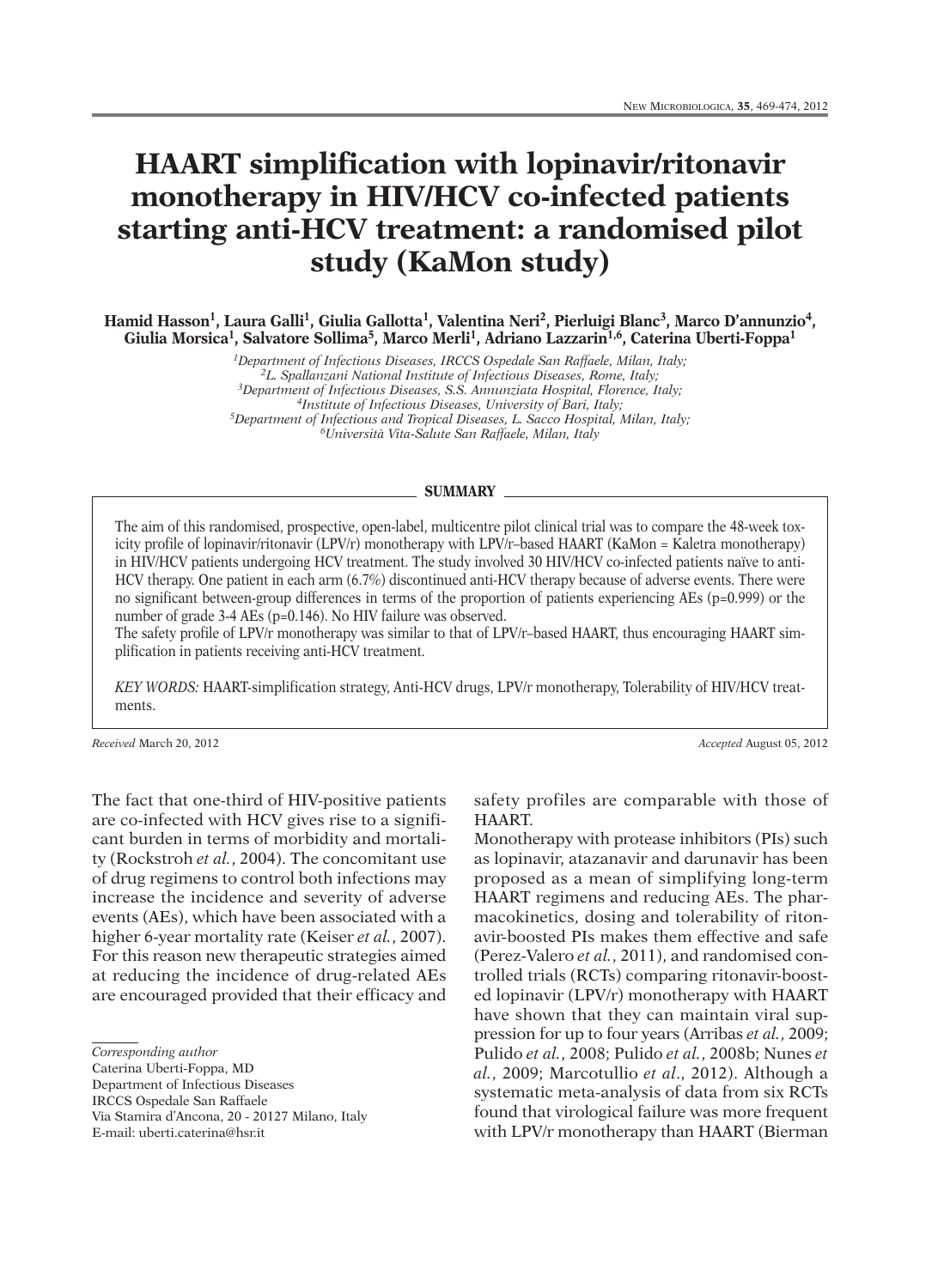*et al.*, 2009), the fact that HIV rebounds were completely suppressed by the reintroduction of HAART without the emergence of drug resistance confirms the feasibility and safety of this PI-based regimen (Arribas *et al.*, 2009; Pulido *et al.*, 2008b).

The European AIDS guidelines currently permit PI-based monotherapy with LPV/r twice daily or darunavir/ritonavir (DRV/r) once daily in patients who are intolerant to nucleoside reversetranscriptase inhibitors (NRTIs) or as a means of simplifying treatment in subjects with a viral load of <50 copies/mL in the previous months and without a history of failure on previous PIbased therapy (Antinori *et al.*, 2011; EACS, 2011; Morsica *et al.*, 2011).

The clinical role of a simplification strategy is still debated, and its potential usefulness in HIV/HCV patients simultaneously receiving HAART and anti-HCV drugs has not yet been investigated. The aim of this multicentre, randomised, prospective, open-label, controlled pilot clinical trial was to compare the 48-week toxicity profile of LPV/r monotherapy with that of LPV/r-based HAART in HIV/HCV patients undergoing anti-HCV therapy (KaMon = Kaletra monotherapy study).

Thirty-six patients were screened. The inclusion criteria were an age of >18 years, a confirmed diagnosis of HIV/HCV co-infection, the absence of previous anti-HCV treatment, a Child-Pugh score of A (for patients with liver cirrhosis), a CD4+ cell count of  $\geq$ 350 cells/mm<sup>3</sup>, stable HAART and HIV RNA levels of <50 copies/mL for at least six months, and the absence of previous PI mutations or previous virological failure on PI-based treatment. Thirty patients (83%) met the inclusion criteria, and were randomised to receive LPV/r monotherapy (arm A: LPV/r 400/100 mg b.i.d.) or HAART (arm B: LPV/r and tenofovir/emtricitabine) plus anti-HCV therapy (pegylated interferon-alpha 2a [Peg-IFN] plus ribavirin 0.8-1.2 g/day, based on body weight). During follow-up, the patients could receive concomitant supportive medications such as granulocyte colony-stimulating factor (G-CSF) and erythropoietin.

The study was conducted in accordance with the Good Clinical Practice guidelines and the ethical principles stated in the Declaration of Helsinki. The enrolled patients gave their written informed consent, and the study was approved by the Ethics Committees of all of the participating institutes (ClinicalTrials.gov registration No. NCT00437684).

The patients were followed up for 72 weeks (48 weeks of concomitant HIV/HCV therapy, followed by 24 weeks of HIV treatment alone), and evaluated after 2, 4, 8, 12, 24, 48, 60 and 72 weeks. The primary endpoint was the proportion of patients who reduced or stopped anti-HCV therapy after up to 48 weeks because of at least one AE, including hematological AEs (hemoglobin <8g/dL, absolute neutrophil count  $\langle$ 750 cells/mm<sup>3</sup>, platelets  $\langle$ 20000/mm<sup>3</sup>), severe neuropsychiatric AEs (depression, irritability, insomnia), weight loss (>15% of baseline value), mitochondrial toxicity (grade 3-4 hyperlactatemia, grade 3-4 pancreatic enzyme levels), hepatic impairment (ascites, bleeding esophageal varices, encephalopathy, spontaneous bacterial peritonitis, hepatocellular carcinoma), and other less common AEs such as thyroid dysfunction. The secondary endpoints (evaluated after 12, 24, 48 and 72 weeks) were HIV and HCV virological responses (HIV RNA <50 copies/mL or HCV RNA <12 IU/mL), significant changes in biochemical parameters, the proportion of patients experiencing AEs, and plasma LPV concentrations ( $C_{trough}$  at baseline and after 4, 12, 48 and 72 weeks).

The primary statistical analysis (safety and immunovirological parameters) was made using the intention-to-treat (ITT) principle and the last observation carried forward (LOCF) method, whereas the analysis of virological efficacy was made using the on-treatment (OT) principle. The results are given as median values and interquartile ranges (IQR) or frequencies  $(\%)$ , as appropriate. The patients' baseline and follow-up characteristics were compared between the two arms using the Wilcoxon rank-sum test or the chisquare/Fisher's exact test. Bonferroni corrections were made when dealing with multiple comparisons. The proportion of subjects who reduced or stopped HCV treatment in the two groups was compared using the chi-square test, and the 95% confidence interval (CI) of the difference was also estimated. A two-sided alpha level of 0.05 was considered statistically significant. The analyses were made using SAS statistical software version 9.2 (SAS Institute, NC, USA).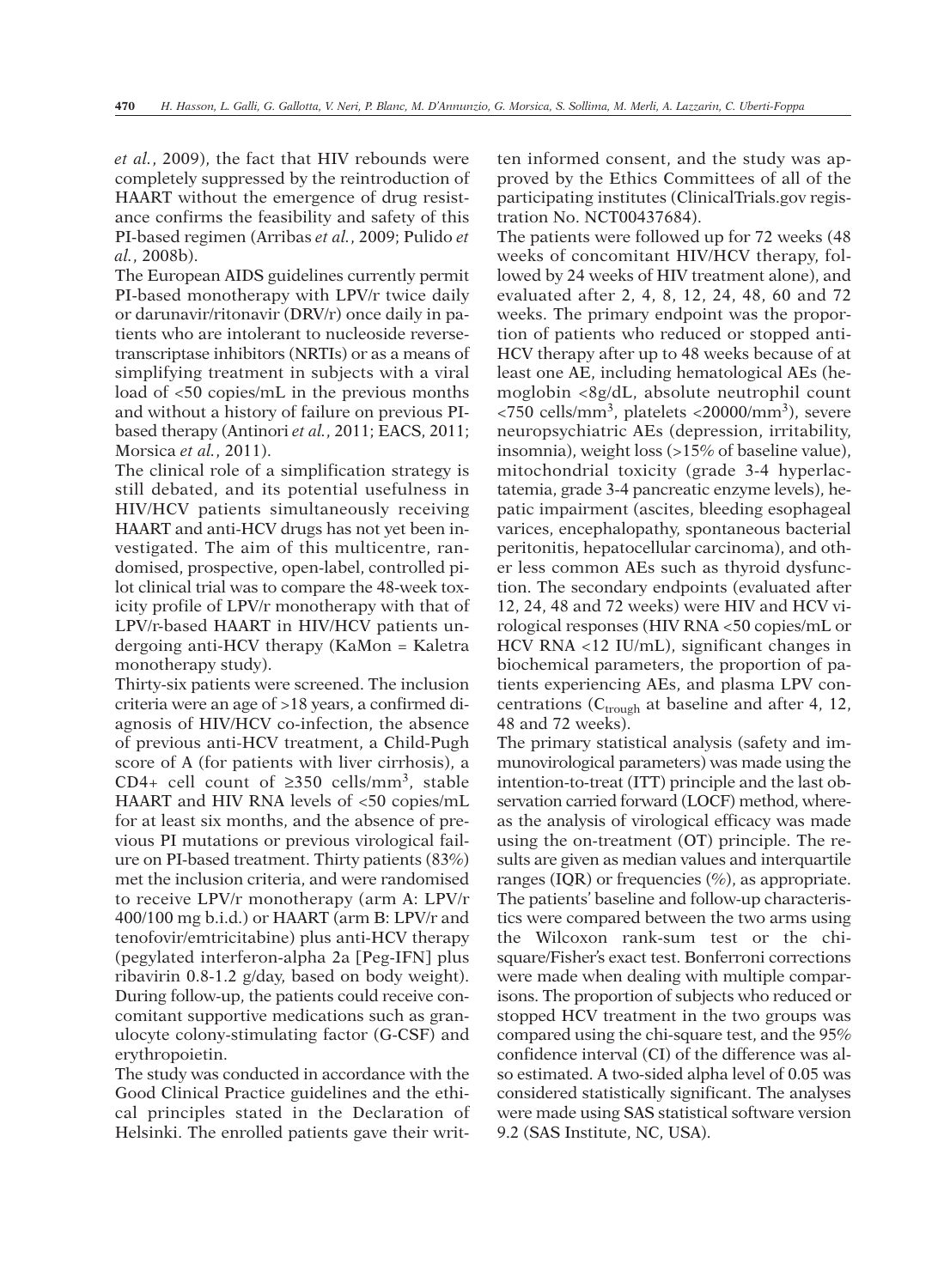The thirty patients were equally randomised to the treatment arms. Age (arm A 44 [42-46] *vs* arm B 48 [45-53] years; p=0.055), gender (males arm A 10 [67%] *vs* arm B 11 [73%]; p=0.690), risk factors (injective drug users arm A 9 [60%] *vs* arm B 10 [67%]; p=0.763), CDC stage (stage C: arm A 5 [33%] *vs* arm B 3 [20%]; p=0.902), nadir CD4 count (arm A 71 [28-247] *vs* arm B 181 [90-266] cells/µl; p=0.263), duration of HIV infection (arm A 19 [17-20] *vs* arm B 21 [14-24] years; p=0.759) and HCV genotype (genotype 1- 4/2-3: arm A 6/9 *vs* arm B 9/6 patients; p=0.474) were similar between the two groups. Their main immunovirological and biochemical characteristics are shown in Tables 1 and 2.

Eleven patients (36.6%) discontinued the study, and 19 (63.4%) completed the follow-up. One patient in each arm (6.7%; 95%CI of the difference between proportions from -0.108 to +0.108) stopped anti-HCV therapy because of AEs: the patient in arm A because of anemia, fatigue, weight loss and mucositis after 24 weeks, and the patient in arm B because of anemia and neutropenia after 12 weeks. Seven patients (23.3%) discontinued treatment due to HCV virological failure: four patients in arm A (27%: one after 12 weeks, and three 24 weeks), three patients in arm B (20%) after 24 weeks. Finally, one patient in each arm (6.7%) was lost to follow-up. Although there were no significantly different changes in biochemical parameters between arms A and B, some values tended to improve over time (AST, ALT, gamma-GT levels), and others (total cholesterol and triglycerides) tended to worsen, mainly in arm A (Table 2). Plasma  $(C_{trough})$  LPV concentrations remained stable in both arms throughout the study (Table 2).

Twenty-seven patients (90%) experienced at least one AE: 13 in arm A (87%) and 14 in arm B (93%). There was a total of 114 AEs (a median of 4 [2-5] per patient): 71 (4.5 [3-5]) in arm A, and 43 (3 [2-4]) in arm B. There were no significant between-group differences in the proportion of patients experiencing at least one AE  $(p=0.999)$  or in the number of AEs  $(p=0.146)$ . Nine patients experienced 14 grade 3-4 AEs: five in arm A (four cases of anemia and two of neutropenia), and four in arm B (three cases of neu-

TABLE 1 - *Haematological, immunovirological and pharmacokinetic characteristics of the patients in the two study arms*

| <b>Baseline</b>         |                         |         |                       | 48 weeks                | 72 weeks |                              |                         |                             |
|-------------------------|-------------------------|---------|-----------------------|-------------------------|----------|------------------------------|-------------------------|-----------------------------|
| Arm A                   | Arm B                   | P value | Arm A                 | Arm B                   | P value  | Arm A                        | Arm B                   | P value                     |
| 14<br>$(13-14.5)$       | 15.3<br>$(14-16)$       | 0.017   | 11<br>$(11-12.3)$     | 12<br>$(11.6-13)$       | 0.059    | 13<br>$(12.4-14)$            | 14<br>$(12.4-15)$       | 0.085                       |
| 6<br>$(4.8-7)$          | 5.85<br>$(5.1 - 7.3)$   | 0.793   | 2.7<br>$(1.8-3.7)$    | 3<br>$(1.8-5)$          | 0.339    | 5.5<br>$(3.7-7)$             | 5<br>$(3.7-6.5)$        | 0.958                       |
| 3<br>$(2.5-3.5)$        | 2.8<br>$(2.4-4.5)$      | 0.615   | 1.4<br>$(1.0-1.7)$    | 1.5<br>$(0.9-2.8)$      | 0.395    | 2.8<br>$(1.9-4.2)$           | 2.5<br>$(1.9 - 5.01)$   | 0.676                       |
| 585<br>$(399-806)$      | 524<br>$(433-749)$      | 0.619   | 267<br>$(183-474)$    | 321<br>$(272-432)$      | 0.384    | 556<br>$(340-633)$           | 456<br>$(417-553)$      | 0.305                       |
| 6.18<br>$(5.71 - 6.46)$ | 5.37<br>$(4.24 - 6.32)$ | 0.159   | 1.04<br>$(1.04-4.52)$ | 1.04<br>$(1.04 - 2.69)$ | 0.539    | 1.04<br>$(1.04 - 4.86)$      | 1.04<br>$(1.04 - 4.29)$ | 0.984                       |
| 49<br>$(49-49)$         | 49<br>$(49-49)$         | 0.351   | 49<br>$(49-49)$       | 49<br>$(49-49)$         | 0.351    | 49<br>$(49-49)$              | 49<br>$(49-49)$         | 0.407                       |
| 5529<br>$(4506 - 6839)$ | 7114                    | 0.431   | 6330                  | 6805                    | 0.438    | 5573                         | 5688                    | 0.447                       |
|                         |                         |         | $(5323 - 8449)$       |                         |          | $(3919-6900)$ $(5400-10000)$ |                         | $(3268-6796)$ $(4267-8177)$ |

WBC = White Blood Cells; ANC = Absolute Neutrophil Count. Median (Q1-Q3) value or frequency (%).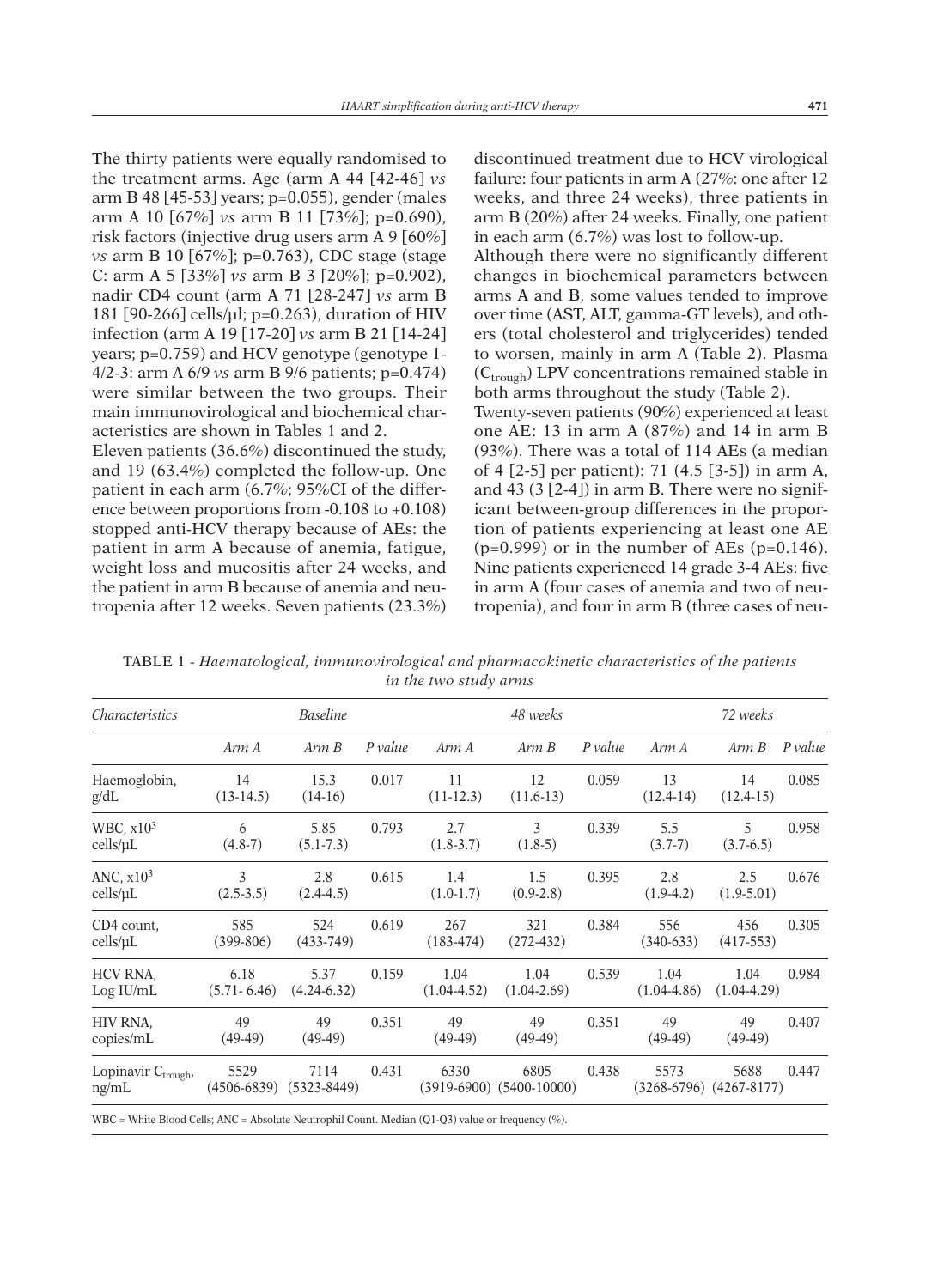tropenia, two of anemia, and one case each of thrombocytopenia, rash and fatigue). Most of the grade 1-2 AEs affected bone marrow function (anemia, neutropenia), the skin and mucosa (rash, mucositis), and mental status (irritability).

An early virological response (EVR) to anti-HCV therapy was observed in 15/30 patients (50%: 8/15 in arm A, and 7/15 in arm B), 87% of whom were infected by HCV genotype 2-3 (arm A: 8/9; arm B: 5/6). A sustained virological response (SVR) was achieved by 15/19 patients (arm A: 7/9; arm B: 8/10), 12 (80%) of whom were infected by HCV genotypes 2-3.

There was no HIV virological failure; only one patient (arm B) experienced a virological blip after 12 weeks that resolved without modifying the antiretroviral therapy.

|                                                                      | <b>Baseline</b>                                |                     |                    | 48 weeks                        |                      |           | 72 weeks               |                                   |         |
|----------------------------------------------------------------------|------------------------------------------------|---------------------|--------------------|---------------------------------|----------------------|-----------|------------------------|-----------------------------------|---------|
|                                                                      | Arm A                                          | Arm B               | P value            | Arm A                           | Arm B                | $P$ value | Arm A                  | Arm B                             | P value |
| ALT, U/L                                                             | 66<br>$(52-137)$                               | 85<br>$(39-113)$    | 0.868<br>$(18-40)$ | 28                              | 27<br>$(24-52)$      | 0.281     | 22<br>$(20-29)$        | 29<br>$(16-63)$                   | 0.281   |
| AST, U/L                                                             | 42<br>$(35-99)$                                | 42<br>$(33-56)$     | 0.983              | 25<br>$(22-33)$                 | 26<br>$(23-36)$      | 0.755     | 22<br>$(20-23.5)$      | 22<br>$(16-30)$                   | 0.860   |
| Lactic acid,<br>mmol/L                                               | $\overline{1}$ .<br>$(0.84-1.03)$ $(0.84-1.6)$ | 1.3                 | 0.111              | 1.1<br>$(0.80-1.5)$             | 0.93<br>$(0.8-1.37)$ | 0.442     | 0.87<br>$(0.6-1.5)$    | 0.93<br>$(0.9-1.45)$              | 0.476   |
| Total bilirubin,<br>mg/dL                                            | 0.87<br>$(0.7-1.03)$ $(0.7-1.11)$              | 0.86                | 0.760              | 0.51<br>$(0.4 - 0.8)$           | 0.59<br>$(0.3-0.8)$  | 0.967     | 0.75                   | 0.6<br>$(0.45-0.8)$ $(0.32-0.76)$ | 0.475   |
| Gamma-GT,<br>U/L                                                     | 104<br>$(46-152)$                              | 91<br>$(46-174)$    | 0.787              | 39<br>$(29-121)$                | 37<br>$(28-49)$      | 0.372     | 52<br>$(31.5-66)$      | 27<br>$(24-56)$                   | 0.099   |
| Amylase,<br>$\ensuremath{\mathrm{U}}\xspace/\ensuremath{\mathrm{L}}$ | 33<br>$(30-40)$                                | 38<br>$(34-62)$     | 0.385              | 29<br>$(27-55)$                 | 45<br>$(24-61)$      | 0.469     | 56<br>$(29-76)$        | 38<br>$(24-61)$                   | 0.620   |
| Albumin,<br>g/L                                                      | 42<br>$(39-45.4)$                              | 43.1<br>$(41.3-46)$ | 0.489              | 41<br>$(36.2-44.7)$ $(41-45.4)$ | 42.2                 | 0.158     | 43<br>$(41.3 - 43.2)$  | 44<br>$(41-46)$                   | 0.258   |
| Fasting insulin,<br>mIU/L                                            | 12<br>$(6-17)$                                 | 16.0<br>$(9.2-19)$  | 0.209              | 12.4<br>$(7-17)$                | 18.8<br>$(10.6-26)$  | 0.152     | 13.9<br>$(8.6 - 16.5)$ | 18.8<br>$(10.6-26)$               | 0.131   |
| Fasting glucose,<br>mg/dL                                            | 80<br>$(76-85)$                                | 88<br>$(84-95)$     | 0.917              | 77<br>$(72-83)$                 | 84<br>$(77-88)$      | 0.051     | 87<br>$(82-87)$        | 89<br>$(84-93)$                   | 0.069   |
| Total Cholesterol,<br>g/dL                                           | 162<br>$(153-196)$                             | 176<br>$(160-205)$  | 0.290              | 174<br>$(153-200)$              | 175<br>$(153-192)$   | 0.820     | 199<br>$(173-251)$     | 190<br>$(162 - 205)$              | 0.231   |
| HDL-cholesterol,<br>mg/dL                                            | 44<br>$(29-49)$                                | 44<br>$(40-50)$     | 0.279              | 35.5<br>$(33-46)$               | 39<br>$(33-48)$      | 0.570     | 43<br>$(33-43)$        | 39<br>$(33-53)$                   | 0.717   |
| LDL-cholesterol,<br>mg/dL                                            | 84<br>$(69-101)$                               | 98<br>$(82-120)$    | 0.167              | 79<br>$(71-111)$                | 88<br>$(68-119)$     | 0.371     | 108<br>$(72-156)$      | 109<br>$(80-118)$                 | 0.856   |
| Triglycerides,<br>mg/dL                                              | 129<br>$(97-149)$                              | 138<br>$(105-199)$  | 0.431              | 189<br>$(128-311)$              | 157<br>$(128-230)$   | 0.694     | 249<br>$(135-258)$     | 156<br>$(119-224)$                | 0.122   |
|                                                                      |                                                |                     |                    |                                 |                      |           |                        |                                   |         |

TABLE 2 - *Biochemical parameters of the patients in the two study arms.*

ALT = Alanine transaminase; AST = Alanine Aminotransferase; HDL = High-Density Lipoprotein; LDL = Low-Density Lipoprotein. Median value and interquartile range (Q1-Q3).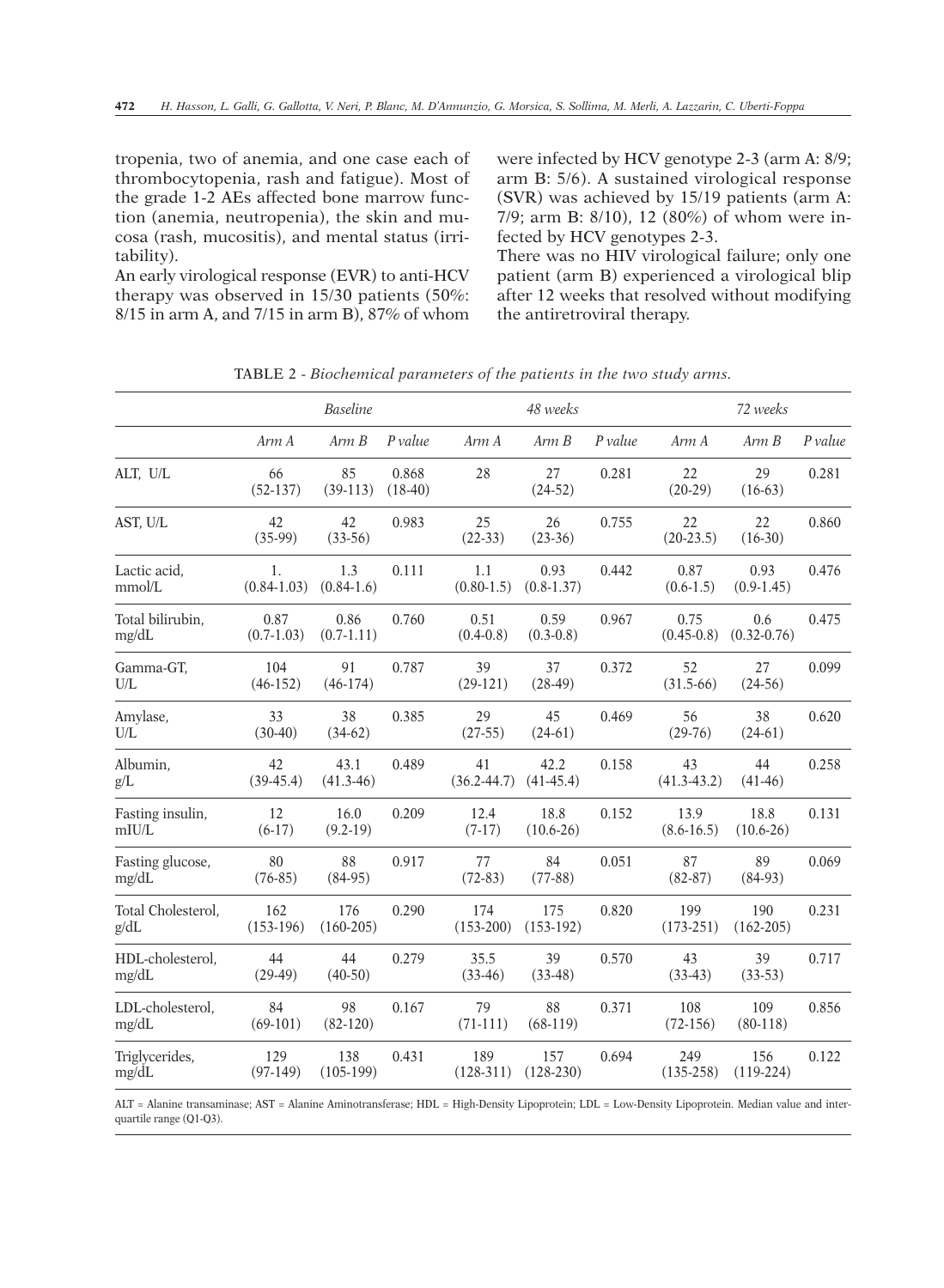To the best of our knowledge, the KaMon study is the first to evaluate the safety and efficacy of HAART simplification with PI monotherapy in subjects receiving anti-HCV treatment with Peg-IFN and ribavirin. The proportion of patients who withdrew from the study because of toxicity was small and similar in both arms, thus supporting the hypothesis that LPV/r monotherapy during anti-HCV treatment may be as safe and effective as LPV/r-based HAART.

HIV viral loads were almost suppressed in all of the subjects throughout the study, as has also been observed in other LPV/r monotherapy trials (Arribas *et al.*, 2009; Pulido *et al.*, 2008; Nunes *et al.*, 2009). One patient in arm B experienced a transient blip that resolved spontaneously, whereas all of the patients receiving PI monotherapy maintained a plasma HIV RNA concentrations that were below the detection limit, thus suggesting optimal virological control.

The main limitation of the KaMon study is its small sample size and consequently the low power to detect differences between the study arms. Nonetheless, the results are encouraging as PI monotherapy does not seem to be inferior to PIbased HAART in controlling HIV replication during anti-HCV therapy. If treatment with Peg-IFN plus ribavirin (alone or in combination with direct antiviral agents) is started, the antiretroviral regimen may need to be modified in order to reduce potential drug-drug interactions, drug toxicities, and/or the number of pills. In this scenario, PI monotherapy can ensure adequate control of HIV without affecting the response to anti-HCV therapy while concomitantly limiting drug toxicity and the daily pill burden.

## *ACKNOWLEDGEMENTS*

*This study was supported by a grant from Abbott. The funding source played no role in the study design, data collection, data analysis and interpretation, the preparation of the manuscript, or the decision to submit the manuscript for publication. We would like to thank the patients who participated to the study.*

## **REFERENCES**

ANTINORI A., MARCOTULLIO S., AMMASSARI A., ANDREONI M., ANGARANO G., CAROSI G., CINQUE P., D'ARMINIO MONFORTE A., DI PERRI G., ENSOLI B., FERRAZZI E., GALLI M., MASTROIANNI C., MATTEELLI A., MAZZOTTA F., MORONI M., PALÙ G., PUOTI M., PURO V., RIZZARDINI G., SAGNELLI E., SUTER F., VELLA S., LAZZARIN A., ITALIAN HIV GUIDELINES WORKING GROUP. (2011). Italian guidelines for the use of antiretroviral agents and the diagnostic-clinical management of HIV-1 infected persons. *New Microbiol.* **34** (2), 109-146.

- ARRIBAS J.R., DELGADO R., ARRANZ A., MUNOZ R., PORTILLA J., PASQUAU J., PÉREZ-ELIAS M.J., IRIBARREN J.A., RUBIO R., OCAMPO A., SÁNCHEZ-CONDE M., KNOBEL H., ARAZO P., SANZ J., LÓPEZ-ALDEGUER J., MONTES M.L., PULIDO F., FOR THE OK04 STUDY GROUP. (2009). Lopinavir-ritonavir monotherapy versus lopinavir-ritonavir and 2 nucleosides for maintenance therapy of HIV: 96-week analysis. *J Acquir. Immune Defic. Syndr.* **51**, 147-152.
- BIERMAN W.F., VAN AGTMAEL M.A., NIJHUIS M., DANNER S.A., BOUCHER C.A. (2009). HIV monotherapy with ritonavir-boosted protease inhibitors: a systematic review. AIDS. **23**, 279-291.
- EUROPEAN AIDS CLINICAL SOCIETY (EACS). European Guidelines for Treatment of HIV-Infected Adults in Europe. Version 6 - October 2011.
- KEISER O., FELLAY J., OPRAVIL M., HIRSCH H.H., HIRSCHEL B., BERNASCONI E.*,* VERNAZZA P.L., RICKENBACH M., TELENTI A., FURRER H. SWISS HIV COHORT STUDY. (2007). Adverse events to antiretrovirals in the Swiss HIV Cohort Study: effect on mortality and treatment modification. *Antivir. Ther.* **12**, 1157-1164.
- MARCOTULLIO S., ANDREONI M., ANTINORI A., D'ARMINIO MONFORTE A., DI PERRI G., GALLI M., IPPOLITO G., PERNO C.F., RIZZARDINI G., LAZZARIN A. RAPPORTEUR COMMITTEE, CINQUE P., FARES G., FOGLIA E., GERVASONI C., MURRI R., NOZZA S., RUSCONI S. (2012). The Less Drugs Regimens (LDRs) therapy approach in HIV-1: an Italian expert panel perspective for the long-term management of HIV-1 infection. *New Microbiol.* **35** (3), 259-277.
- MORSICA G., BIANCHI G., BAGAGLIO S., CONTE C., SALPIETRO S., PORRINO L., UBERTI-FOPPA C. (2011). Hepatic safety profile of darunavir with low-dose ritonavir (DRV/r) in HIV/HCV coinfected and HIV monoinfected patients. *New Microbiol.* **34** (3), 317- 321.
- NUNES E.P., SANTINI DE OLIVEIRA M., MERCON M., ZAJDENVERG R., FAULHABER J.C., PILOTTO J.H., RIBEIRO J.E., NORTON M., SCHECHTER M. (2009). Monotherapy with Lopinavir/Ritonavir as maintenance after HIV-1 viral suppression: results of a 96-week randomized, controlled, open-label, pilot trial (KalMo study). *HIV Clin. Trials.* **10**, 368-374.
- PÉREZ-VALERO I, ARRIBAS JR. (2011). Protease inhibitor monotherapy. *Curr. Opin. Infect Dis.* **24**, 7-11.
- POORDAD F. (2011). Big changes are coming in hepatitis C. *Curr. Gastroenterol. Rep.* **13**, 72-77.